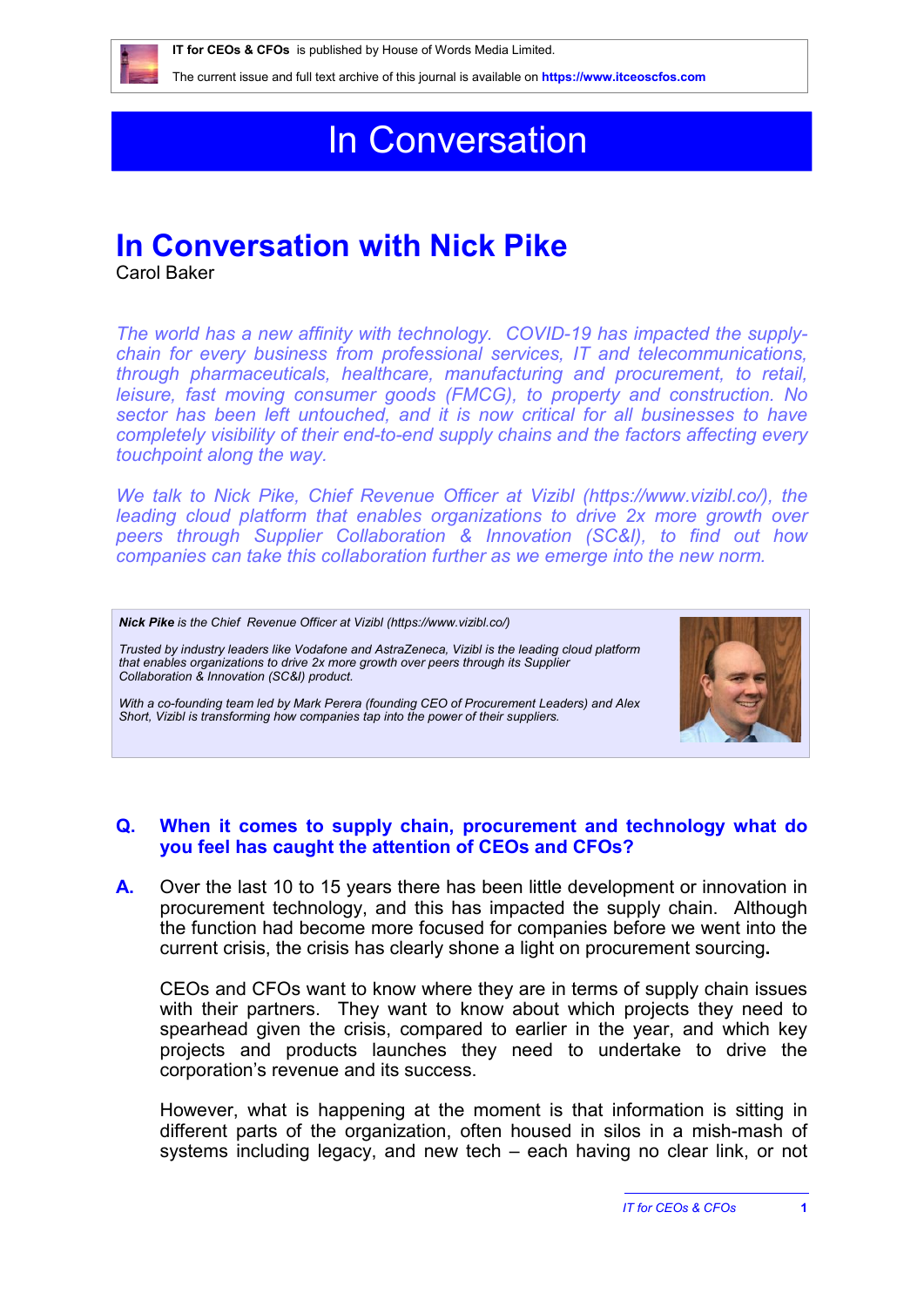

The current issue and full text archive of this journal is available on **<https://www.itceoscfos.com>** 

*In Conversation*

feeding into the CRM system that the business has on its suppliers and their customers.

This is what really attracted me to Vizibl – we provide the solution and the expertise to fill the gap and enable visibility of information on suppliers' customers' activities.

There was a lot of legacy technology in the procurement space. People were trying to integrate information from all different kind of tools which were fairly old – and doing ok – but obviously this was in times when there wasn't significant change going on.

If you are not being forced to innovate and bring out new products because competitors are starting to replace you – as they are in retail; or if you are not physically trying to get drugs to market faster – as is needed for the pharmaceutical sector – then you are not getting the factors into your supply chain because you are unable to get goods at certain times. Previously having that information available in different systems and it taking a while to get to the information was okay for the CEO.

But as we have moved into a time where change is being thrust into most sectors, and particularly where the sectors are not responsible for everything they do, such as FCMG, pharmaceuticals or telco, then it becomes clear that they only control 30% to 40% of their destiny. The rest of their business sits in their various partners and suppliers.

The attractions with a platform such as Vizibl is that we can bring all that data that our customers hold on their suppliers into one place. Also, where suppliers collaborate with customers, it shows them how to get a better understanding of their objectives and helps them to deliver against their goals. In essence, this is what we do.

From the other side looking in, for customers it is a CRM system for managing their suppliers so that they have one place to go for information that allows them to start being able to answer some of these key questions of where we are against our goals, and where our project sits in current events.

#### **Q. How do you see things moving as businesses go back to work, and do you think a lot of companies jumped too soon to furlough their staff?**

A. Our main client base is predominantly the Global 2000, and those organizations haven't been too fast to furlough, instead taking a more longterm view**.** This compares to more medium sized organizations which to a large extent have stopped their businesses, furloughed staff, and now have to work out what they must do next.

Businesses have either reacted and slowed the pace of doing things down, or they have dramatically furloughed people. What we are seeing now is organizations are trying to handle the route back to the new norm.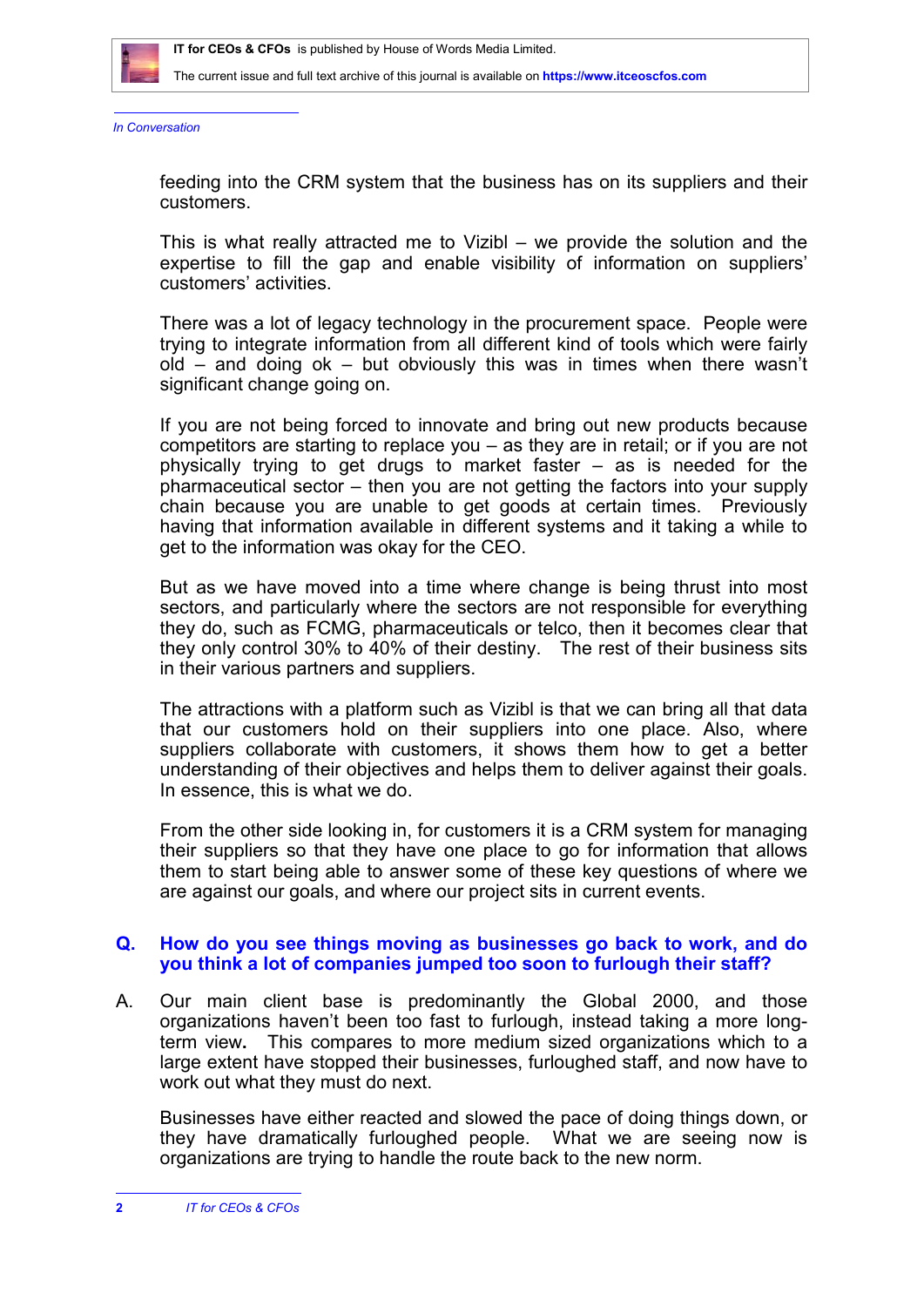*In Conversation*

Over the last couple of months, it is quite amazing how quickly that process has progressed with businesses going from shock and panic, through to asking how do we rebuild, how do we take this opportunity to emerge out of this crisis stronger and better, rather than just surviving?

This is the very dialogue we are now having with our customers.

## **Q. What are some of the plans that you have coming up?**

**A.** Taking a list of things which companies need to be aware of when they emerge into the new norm, the overriding one is resilience. One of the questions that companies are now asking themselves is "how do we achieve strength of relationships with buyers and suppliers when there are issues?"

This need to be resilient is prompting us to launch a bespoke version of our Vizibl solution to customers that focuses on that resilience, and the need for companies to address the issues which are burning right now by exposing the critical project to work on the supply chain, and then being able to report that information back to the CEO and CFO. In addition, it is important to make sure that everyone is sharing that information in an efficient way, that it's not just being shared individual-by-individual by email or phone call. You need to have the right collaboration technology in place underpinning it, to solve problems faster and more efficiently.

It is the first step on the path. But then following on from that, I think it is also important to recognize that it is the first step that everybody has to take. That will get you back on your feet, but it won't get you back being successful.

So, steps two, three and four, also need to be looked at to work out what the shape of your business will be as the new normal world emerges.

For every company in every industry there is going to be force in the requirement to change, if they are going to be successful and thrive over the next five to ten years. It is a big accelerating event, and it has changed a lot of business thinking, bringing with it macro impact. I think we will see a couple of years of real accelerated changes as companies look to rebuild their businesses to what they want to be in the post COVID-19 world.

### **Q. Which industry sectors are key focus points for Vizibl?**

**A.** We tend to focus in sectors where there is heavy dependence on, and involvement with, vendors and suppliers. For example, if you look at the telecommunications companies such as Vodafone – historically their business has been very network bandwidth orientated as the main generation of their revenues. What Vodafone and its telecommunication peers are now required to do is to work out how they build service on top of their networks that will enable them to differentiate themselves.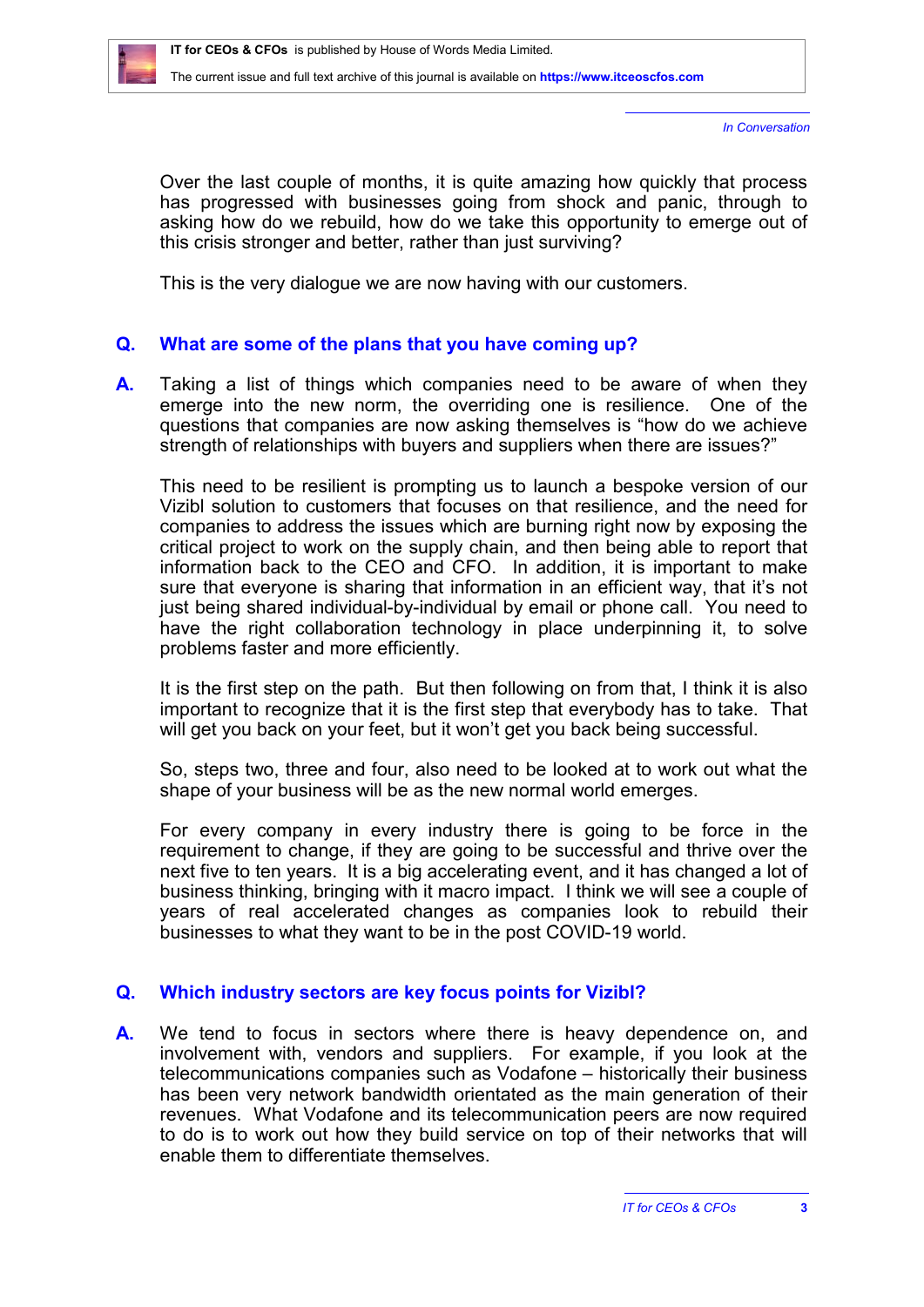

The current issue and full text archive of this journal is available on **<https://www.itceoscfos.com>** 

*In Conversation*

Vizibl works with Vodafone across its global divisions and its technology organizations, and we having been looking at the new projects and innovations which are coming from their suppliers such as Huawei, Nokia etc – and how Vodafone can bring those to market faster addressing how it can identify which ones are aligned to their business goals.

In addition, we've been helping them work out how they can then focus and accelerate those projects, pitching new projects vs projects which are underlining company goals.

What we have seen is that as companies start to do this, not only do they become empowered, but they start to use a lot of capabilities within the organization such as different business units and places, but then they lose control on what is going on, and that is when they see duplication.

Often you find that a very similar project is happening in different parts of a large organization at the same time, and by deploying Vizibl we are able to shine a light on the duplication and show that elsewhere in the organization there are two or three projects which are the same which could be brought together. On average we see around 30 to 40% of duplication.

While saving money is one aspect, the other aspect is about making those projects aware of each other so that they can collaborate on the progress each has made in the various parts of the organization – and getting that to market faster.

Another example is when we look at the pharmaceutical industry. Traditionally, the pharmaceutical industry is looking to get drugs to market faster, and identify which candidate of drugs are going to make it through trials etc.

By working with universities, pharmaceutical companies gain from the collaboration, and likewise innovating with external partners is becoming really important to the pharmaceutical industry. Before, they would have done all of their research internally. Now we are seeing parity in terms of capability to bring external research which can be productized.

In order to achieve this level of collaboration pharmaceuticals need to use technology. What we are doing with the pharmaceutical sector is working with their key suppliers and vendors to provide visibility in the first stage of exactly where they are in their current relationships; what are they spending with that vendor; or what are they delivering in both directions; and getting the prerequisites in place to enable a relationship whereby they can collaborate together and innovate.

We find that the first thing you need to do to achieve this is to provide transparency of data. With transparency of data comes trust. Once you have trust, then you can focus on solving the problems which are important to you. This is more relevant in current times because the way we all used to build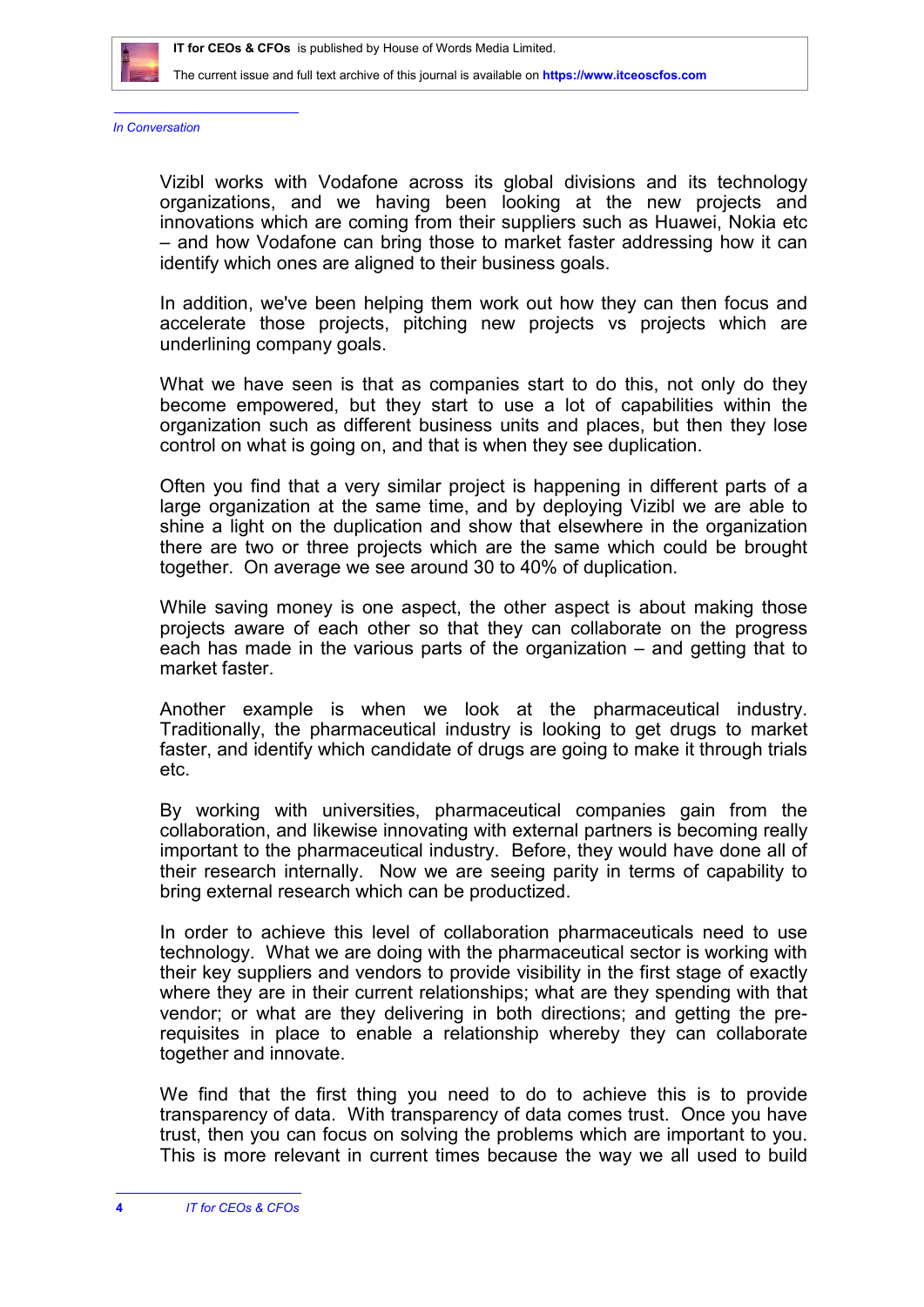

*In Conversation*

trust was by spending time with people. Key executives would fly around the world meeting people to build that trusting relationship – now this needs to be done digitally.

So, it is important to have in place the right type of solutions and systems where trust is built by showing what you are doing by communicating consistently across the group, collaborating to bring new products to market. That is particularly relevant in terms of the focus given that pharmaceuticals need to bring on stream new drugs for both Covid-19 now, but also the expected follow-on post Covid-19.

Drugs are grabbing the headlines at the moment, but it is not just about the provision of drugs, it is also about the provision of everything else that the NHS needs such as masks and gowns etc.

We are also seeing this with our FMCG customers who need to recognize which cleaning products and sanitizers need to be commoditized and how they go about producing better cleaning products which are going to have a positive impact on our health.

This is where we are seeing the pharmaceutical world crossing over into the FMCG world.

The FMCG market is also a focus for Vizibl because the challenges facing FMCG at the moment are exactly what I have described in solving those supply chain shortages.

#### **Q. What are the next growth areas for Vizibl?**

**A.** At the moment, the top three sectors are telecommunications, pharmaceuticals and FMCG.

Having said that, the banking industry is starting to recognize its requirement to change as well, and we can see this developing into an important area for Vizibl. We are currently working with a couple of high street banks as they are forced into restructuring and changing their business models to react initially to fintechs and the fallout of 2008 financial crisis, but also as they face the post-COVID-19 world.

Historically, the banking sector would have done everything themselves inhouse working on the basis that they employ more developers than the IT sector. But what we are seeing now is that the banking and finance industry is much more open to collaborating with their vendors and suppliers, but they do not have in place the processes and technology to support this collaboration.

This external drive to change is creating an internal openness of being more collaborative for the sector. It is quite a culture change for them, that is what the Vizibl platform tends to drive. It is a technology that enables collaboration